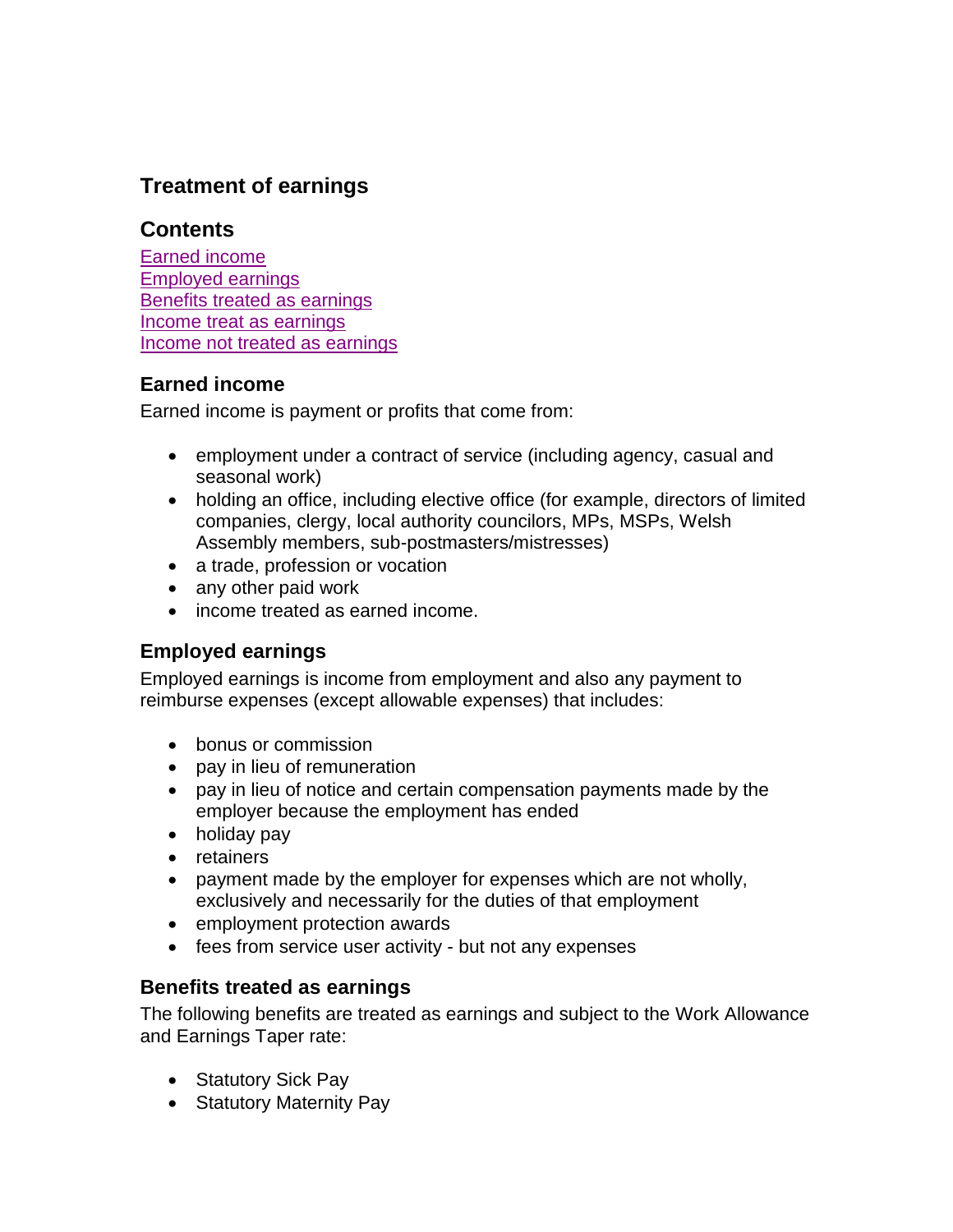- Ordinary Statutory Paternity Pay
- Statutory Adoption Pay
- Statutory Shared Parental Pay (ShPP)

## <span id="page-1-0"></span>**Income treated as earnings**

#### **Advances of earnings**

An advance of the claimant's earnings is not taken into account when received. The deduction taken from earnings to pay back the advance is not an allowable deduction and is treated as earnings received.

#### **Company directors**

Company directors may receive earnings and have income from shares, dividends or capital in that company.

The way Company Directors are treated depends on whether or not they are considered similar to a sole trader or partnership.

When a decision is made not to treat them as self-employed, their earnings are taken into account in the same way as for an employee. The shares they hold in the company are treated as capital and any profits or assets from the company are disregarded.

If they are treated as self-employed, the company's profits including assets are treated as their own and calculated in the same way as any other self-employed claimant.

For further information, see Companies and directors

## **Local authority councillors**

Councillors are provided with details of their official duties and the allowances paid for those duties by their local authority. The allowances paid for official duties may include:

- basic allowance
- special responsibilities allowance
- childcare and dependent carers allowance
- travel and subsistence allowance

The allowances are treated as earnings with the exception of the travel and subsistence allowance which is treated as expenses and disregarded.

For further information, see ADM H3 Earned income – employed earnings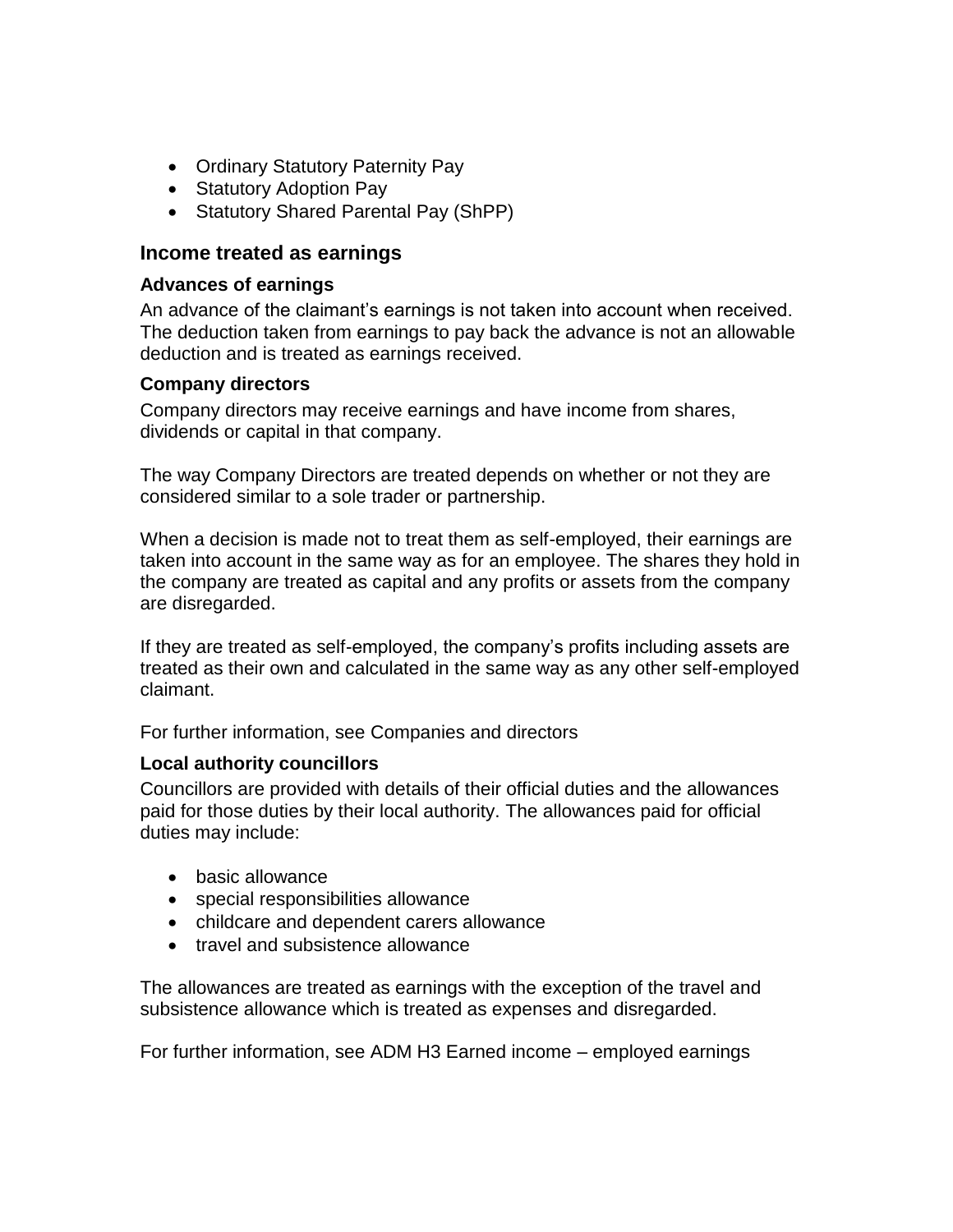## **Managed service companies**

Self-employed claimants who would otherwise be regarded as employed (for example - health workers, teachers) may receive pay as share dividends through a managed company. The share dividends are treated as earnings and these claimants may need to self-report.

#### **Notional earnings**

Notional earnings are earnings which the claimant does not have but can be treated as having. This is when the claimant deprives themselves of earnings (or their employer has arranged for them to be deprived) in order to qualify for Universal Credit - or for a higher amount of Universal Credit.

A decision is made to treat the claimant as receiving earnings that are reasonable for the job they have done.

#### **Reservist pay**

Reservists pay will be taken into account as earnings - including commitment bonuses paid as a loyalty payment which are subject to Tax and National Insurance.

Payments not treated as earnings include:

- travel, food and drink
- training allowances (bounty payments)

These are treated as capital.

#### **Service users**

A service user is someone who is being asked by, or on behalf of:

- a public body which has a legal duty to provide services in the field of health, social care, welfare or social housing, or
- an organisation which handles research or undertakes monitoring for the purpose of planning or improving services

This is in the claimant's role as a user, potential user, carer of a user or person affected by the running of those services.

Fees made to service users are treated as earnings and taken into account. These may not be paid through the PAYE scheme and reported via Real Time Information (RTI). All expenses are disregarded.

Claimants must self-report these as earnings.

Where a fee is declined, notional income rules do not apply.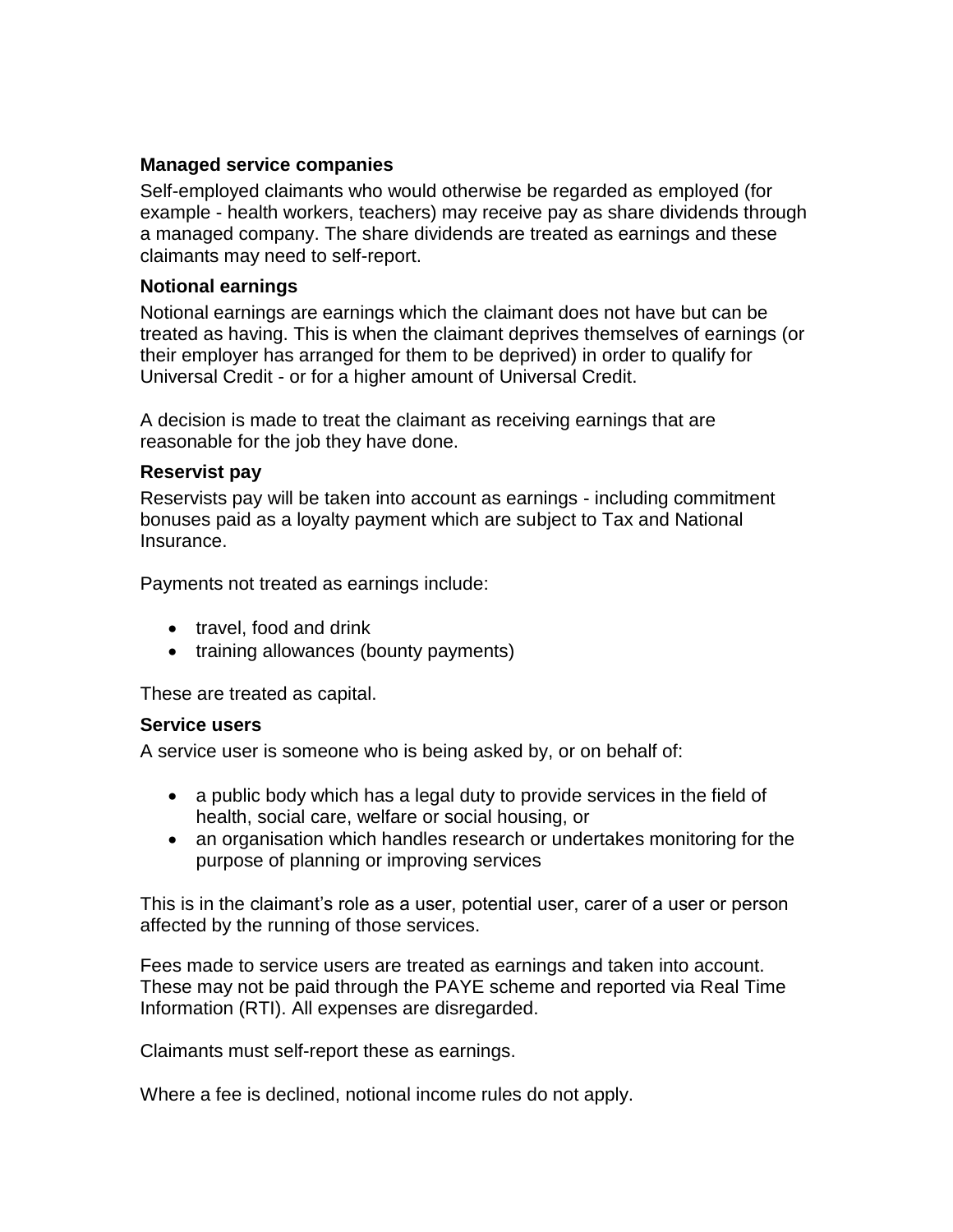## **Tax repayments and National Insurance contribution repayments**

Repayments of Income Tax and National Insurance contribution repayments will be treated as earnings if the claimant was in any paid work during the tax year the repayment relates to.

If the claimant was not in any paid work or self-employment in the tax year in question, any repayment must be taken into account as capital.

Claimants do not need to include any offset against tax liability or an adjustment made through their tax code.

## **Third party deductions**

Deductions can be made from earnings and shown on RTI as third party deductions.

The claimant's pay/wage slip will show the amount taken and the reason why.

## **Tips and gratuities**

Claimants must self-report these earnings if they are not paid through the PAYE scheme and reported via RTI.

## <span id="page-3-0"></span>**Income not treated as earnings**

## **Benefits in kind**

Benefits in kind are usually received by an employee from an employer as part of a remuneration package. This can be a company car and fuel. At present these payments are disregarded.

Where a benefit in kind is reported via RTI it will be deducted from the gross taxable figure. This applies whether the benefit in kind is shown as a lower tax code figure or via the claimant's payment.

## **Boarders and lodgers**

Any income a claimant receives from a boarder or lodger is treated as unearned income and fully disregarded. This is to enable them to meet their housing costs.

The exception to this is where a self-employed claimant is renting out rooms in their house as part of running a business such as bed and breakfast. This income is taken into account in the same way as earnings.

## **Charitable donations/giving**

Certain charitable donations are disregarded. This applies to payroll giving but not gift aid.